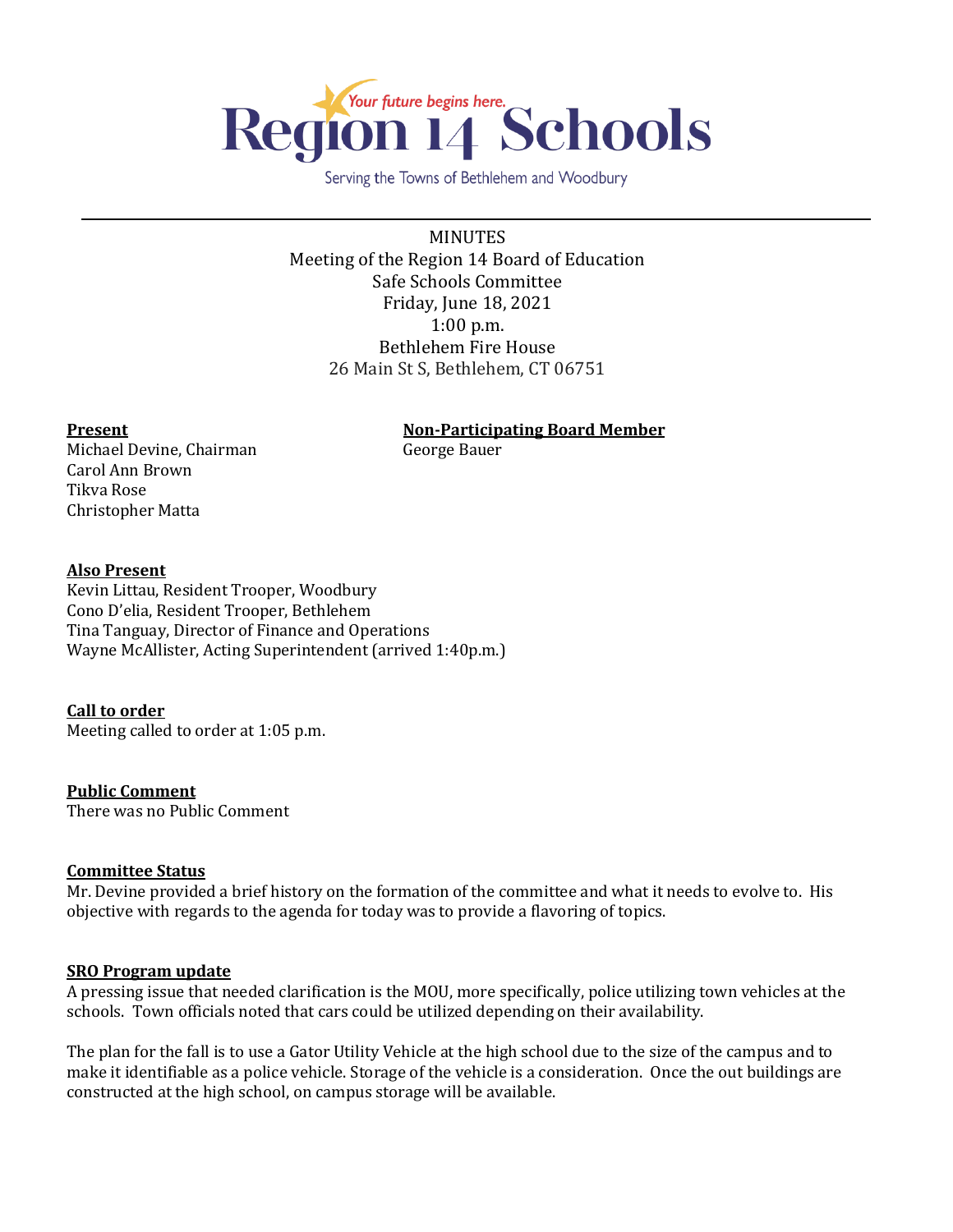The SRO MOU and their roles within the schools were outlined, as well as the benefits of their service in the district. Their primary role is to support administration and staff, including the behavior of students.

## **Background Checks**

The district subscribes to Lexus Nexus, a background investigation service administered in Region 14 through the police. Those who wish to volunteer at the schools complete the appropriate paperwork and bring it to the SRO who, in turn, oversees the process.

The district also utilizes a badging program; when an outside individual wishes to gain access to the schools, they are directed to the main office, verified and assigned a badge.

## **ALICE update**

In an emergency situation, ALICE, an Active Shooter Response Training program (Alert, Lockdown, Inform, Counter, Evacuate) provides options for faculty; Region 14 uses a variation of ALICE. It allows for more considerations to determine a proper course of action. Must have continuity across the district so it is of paramount importance to train all teachers; need to have a window of time for training. Suggested introducing during convocation.

The school district is required to have a School Safety and Security Plan, which is rolled into the municipal response plan. These plans are routed to the State Department of Education and Division of Emergency Management Homeland Security.

## **District School Risk Assessment Scheduling**

Every two years, a risk assessment is performed for each of the schools, which is administered through resident troopers and police officers. There are budget consequences to take into consideration. A formal date will be forthcoming.

# **Security Cameras/Light update (all schools)**

Cameras are located at each of the schools and all are linked to a common interface. Police have direct remote access from their offices. Police officers, SROs, state police dispatch center, and northwest public safety dispatch center all can gain access.

The number of lights have increased with the high school building renovation. The campus is very well lit.

# **Communications (Internet/Phones/Radios/Badging)**

There is no specific date for the cell tower installation. The original intent was to put the tower behind the salt shed. Mr. Devine provided a brief history, logistics and specs. A member of the community registered a complaint, which has delayed the project.

Acting Superintendent, Wayne McAllister, provided an update on the radios; the long term goal is to connect all the schools together in the event the phones crash. Each of the schools has a landline and is depicted with a red phone. It is important for chief administrators to know its location and to test it periodically.

Internet service is currently housed on the statewide fiber, (Connecticut Education Network) and, as good as it is, can still fail. The district does not have a backup internet service.